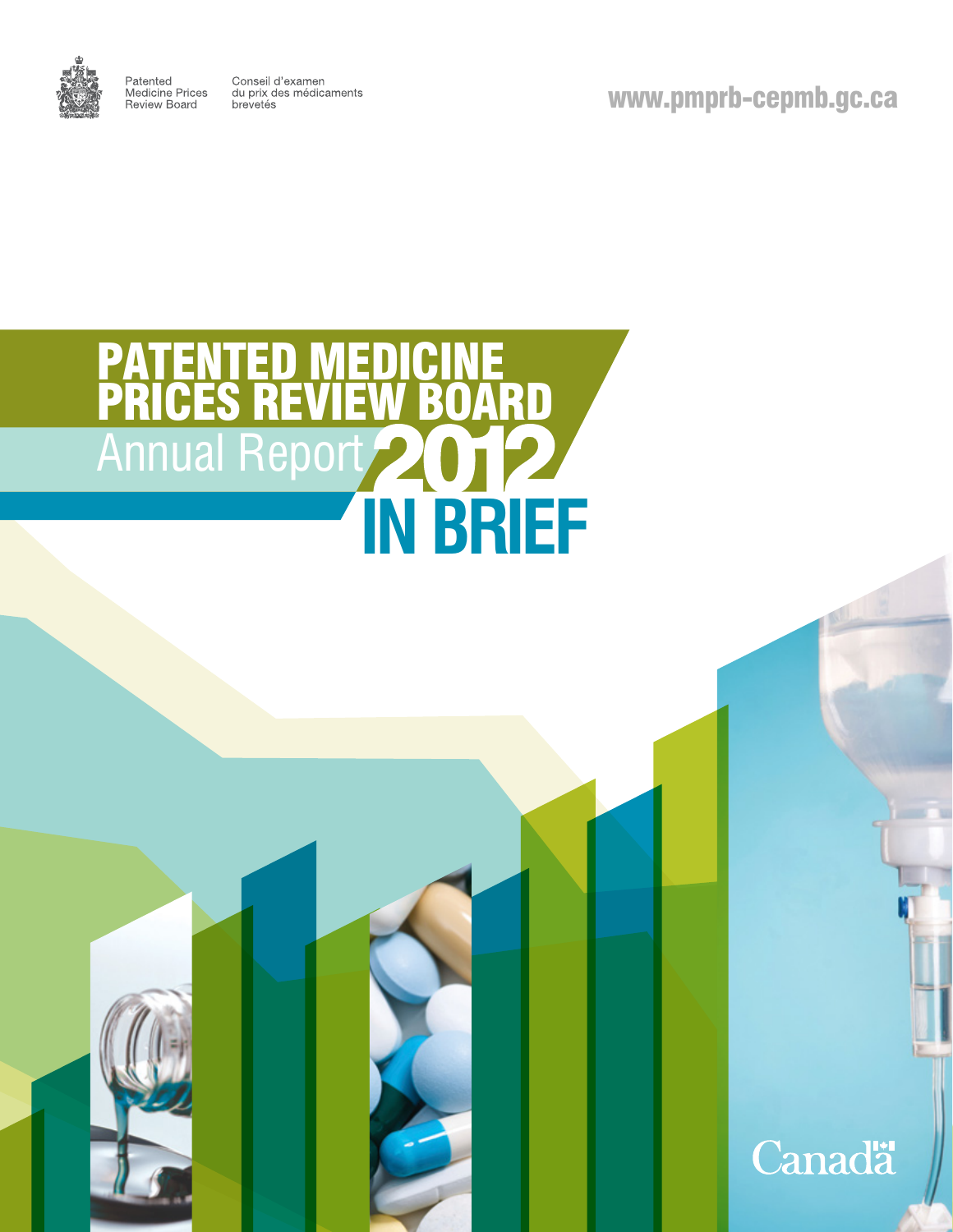The mandate of the Patented Medicine Prices Review Board is to ensure that prices at which patentees sell their patented medicines in Canada are not excessive; and to report on pharmaceutical trends of all medicines and on R&D spending by patentees.

The PMPRB *Annual Report* includes a review of the PMPRB's major activities, analyses of the prices of patented medicines and of the price trends of all drugs, and reports on the R&D expenditures as reported by patentees.

The PMPRB *Annual Report: In Brief* provides stakeholders/subscribers with all of the pertinent information contained within the Annual Report in a condensed format for easier access.

This year in an effort to further reduce our distribution costs and our carbon footprint, we are publishing both the *Annual Report* and the *Annual Report: In Brief* in electronic format only.

The Patented Medicine Prices Review Board Standard Life Centre, Box L40 333 Laurier Avenue West, Suite 1400 Ottawa, ON K1P 1C1

Tel.: 613-952-7360 Fax: 613-952-7626 TTY: 613-957-4373

Email: pmprb@pmprb-cepmb.gc.ca Web: www.pmprb-cepmb.gc.ca Twitter: @PMPRB\_CEPMB

ISSN: 2291-7322 Catalogue number: H78-1/2012E-PDF

All PMPRB publications are available in both official languages, and can be accessed on line or by calling our toll-free number: 1-877-861-2350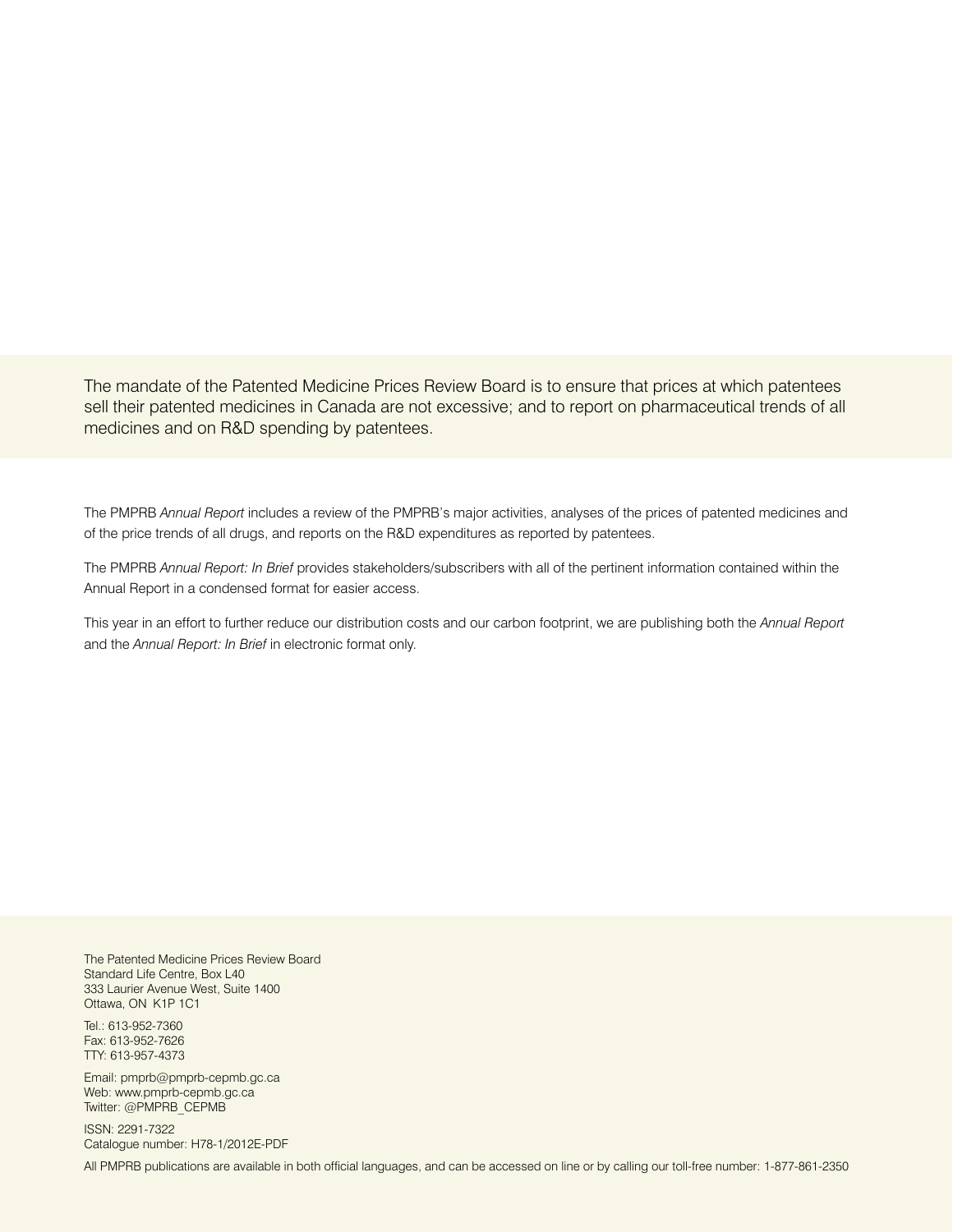

Patented Faterited<br>Medicine Prices<br>Review Board Conseil d'examen<br>du prix des médicaments brevetés

May 31, 2013

The Honourable Leona Aglukkaq, P.C., M.P. Minister of Health House of Commons Ottawa, Ontario K1A 0A6

Dear Minister:

I have the pleasure to present to you, in accordance with sections 89 and 100 of the *Patent Act*, the Annual Report of the Patented Medicine Prices Review Board for the year ended December 31, 2012.

Yours very truly,

Way thering friday

Chairperson

## Canadä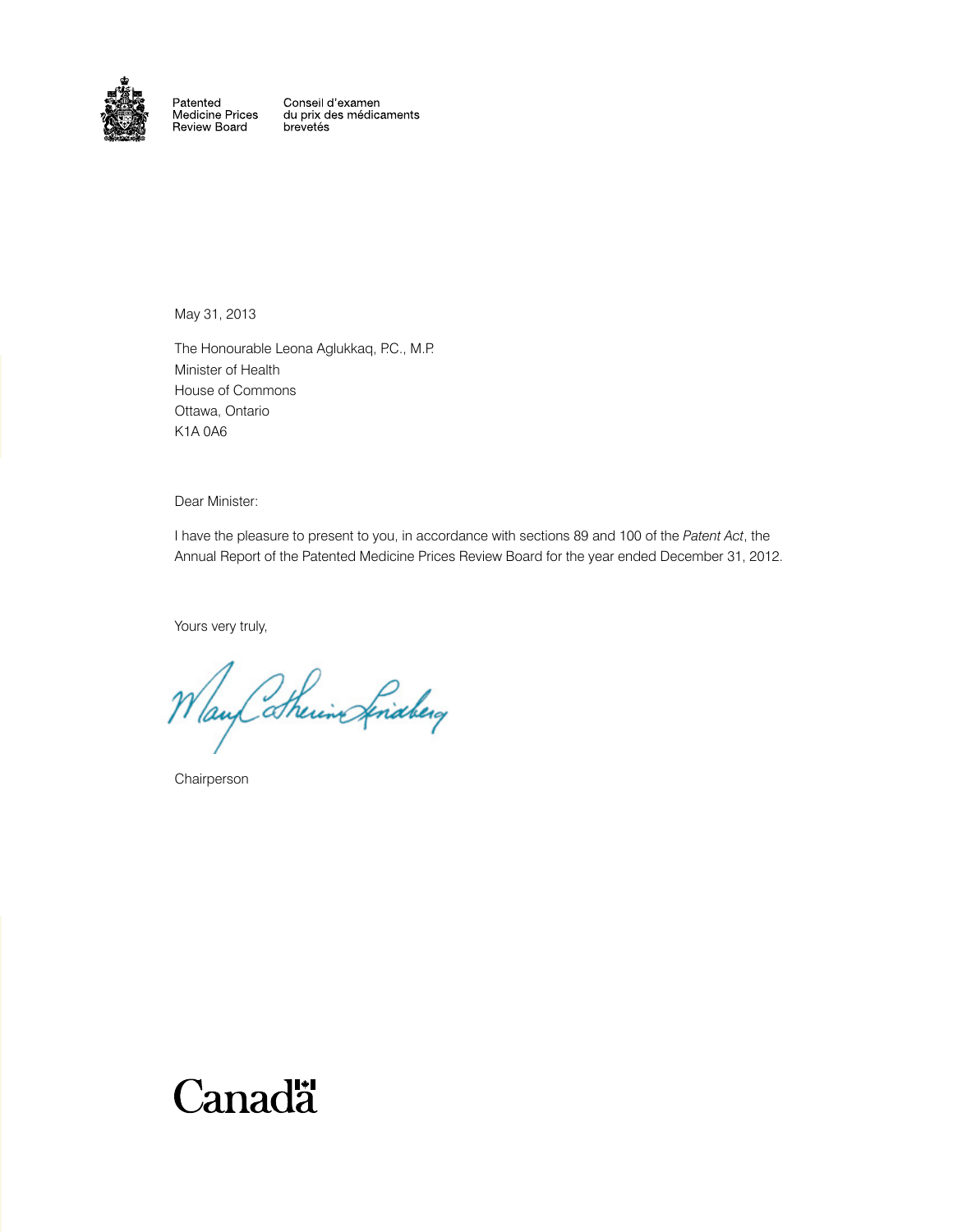## **About the Patented Medicine Prices Review Board**

The Patented Medicine Prices Review Board (PMPRB) is an independent, quasi-judicial body established by Parliament in 1987 under the *Patent Act* (Act).

The PMPRB has a dual role:

- to ensure that prices at which patentees sell their patented medicines in Canada are not excessive
- to report on pharmaceutical trends of all medicines and on R&D spending by patentees

The PMPRB has no authority to regulate the prices of non-patented drugs and does not have jurisdiction over prices charged by wholesalers or pharmacies, or over pharmacists' professional fees.

**Organizational Structure and Staff**

As a reliable, impartial source of comprehensive information on drug prices, the PMPRB is committed to transparency, accessibility and stakeholder engagement.

#### **Governance**

The Board consists of up to five members who serve on a part-time basis. Members, including a Chairperson and a Vice-Chairperson, are appointed by the Governor-in-Council. The Chairperson is designated under the Act as the Chief Executive Officer of the PMPRB with the authority and responsibility to supervise and direct its work.

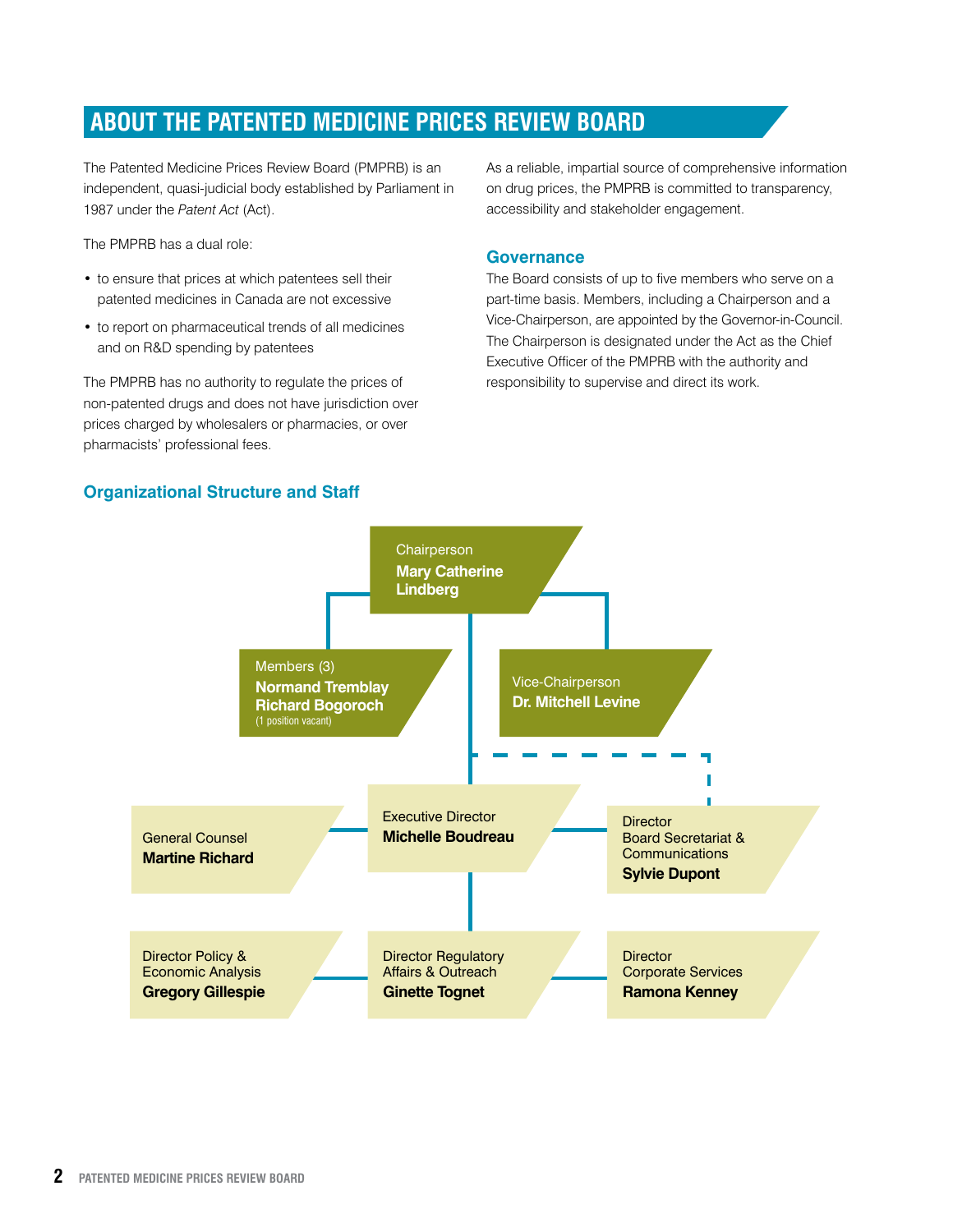In 2012, the terms of appointment of Thomas (Tim) Armstrong and Anne Warner La Forest, who served the Board for ten and five years respectively, ended. They both made significant contributions to the PMPRB.

#### **Budget**

In 2012/13, the PMPRB had a budget of \$11.058 million and an approved staff level of 76 full-time equivalent employees. \$2.47 million of the total budget resided in a Special Purpose Allotment (SPA) reserved for public hearings. Unspent SPA funds were returned to the Consolidated Revenue Fund.

#### **Program Evaluation Report and Management Response**

In 2008/09, the Treasury Board Secretariat approved an increase in funding for the PMPRB to help it to effectively deliver its mandate. As a provision of receiving this ongoing increase in resources, the PMPRB agreed to conduct a complete evaluation of its programs in 2011/12. The goal of the evaluation was to assess the PMPRB's relevance, efficiency and effectiveness, and the extent to which the increased resources helped it achieve its objectives.

In 2012, the PMPRB began the program evaluation process. According to the evaluation, the incremental funding that was received in 2008/09 was effectively used and has achieved the results for which it was approved.

In early 2013, the PMPRB released the Program Evaluation Report, along with its Management Response and Action Plan, to address the considerations proposed in the Evaluation Report. Considerations included expediting all PMPRB processes; further simplifying the Guidelines; expanding plain language use throughout all PMPRB communications; and expanding the target audience for outreach efforts. The Management Response and Action Plan provides details on the initiatives and activities the PMPRB has undertaken or will be undertaking to address these considerations.

#### **Regulatory Burden Reduction**

In alignment with the Government's Red Tape Reduction Plan and the Economic Action Plan, as well as in response to the considerations identified in the 2011/12 PMPRB Program Evaluation, the PMPRB committed to examining its price review process to identify possible ways to reduce the regulatory burden on patentees without adversely affecting its mandate to protect consumer interests.

To date, the PMPRB's internal review has focused on two regulatory burden reduction initiatives to examine:

- the PMPRB's Consumer Price Index (CPI) Adjustment Methodology, and
- the feasibility of changing to one regulatory filing per year for existing patented medicines by patentees and modifying the requirement for patentees to submit information for the first day of sales of new patented drug products.

The PMPRB has recently put these initiatives to consultation.

#### **Communications and Outreach**

The PMPRB regularly informs its stakeholders of its activities through publications such as the quarterly *NEWSletter* and the Annual Report. It also publishes the results of NPDUIS analytical research reports. In 2012, the PMPRB continued its move to electronic-only publications to reduce costs and decrease the environmental impact of printing, placing a greater reliance on its website and social media for communicating with its stakeholders.

Both industry and non-industry stakeholders are regularly consulted and updated by the PMPRB. Industry stakeholders are promptly informed of changes in the operating environment and/or the regulatory process. To facilitate patentees' access to information, the Regulatory Affairs and Outreach Branch conducts outreach sessions with patentees.

In 2012, the PMPRB continued to enhance its non-industry stakeholder engagement through bilateral exchanges with federal/provincial/territorial health representatives, consumer representatives, patient-advocacy groups and others.

The PMPRB remains committed to meeting its objectives with openness and transparency.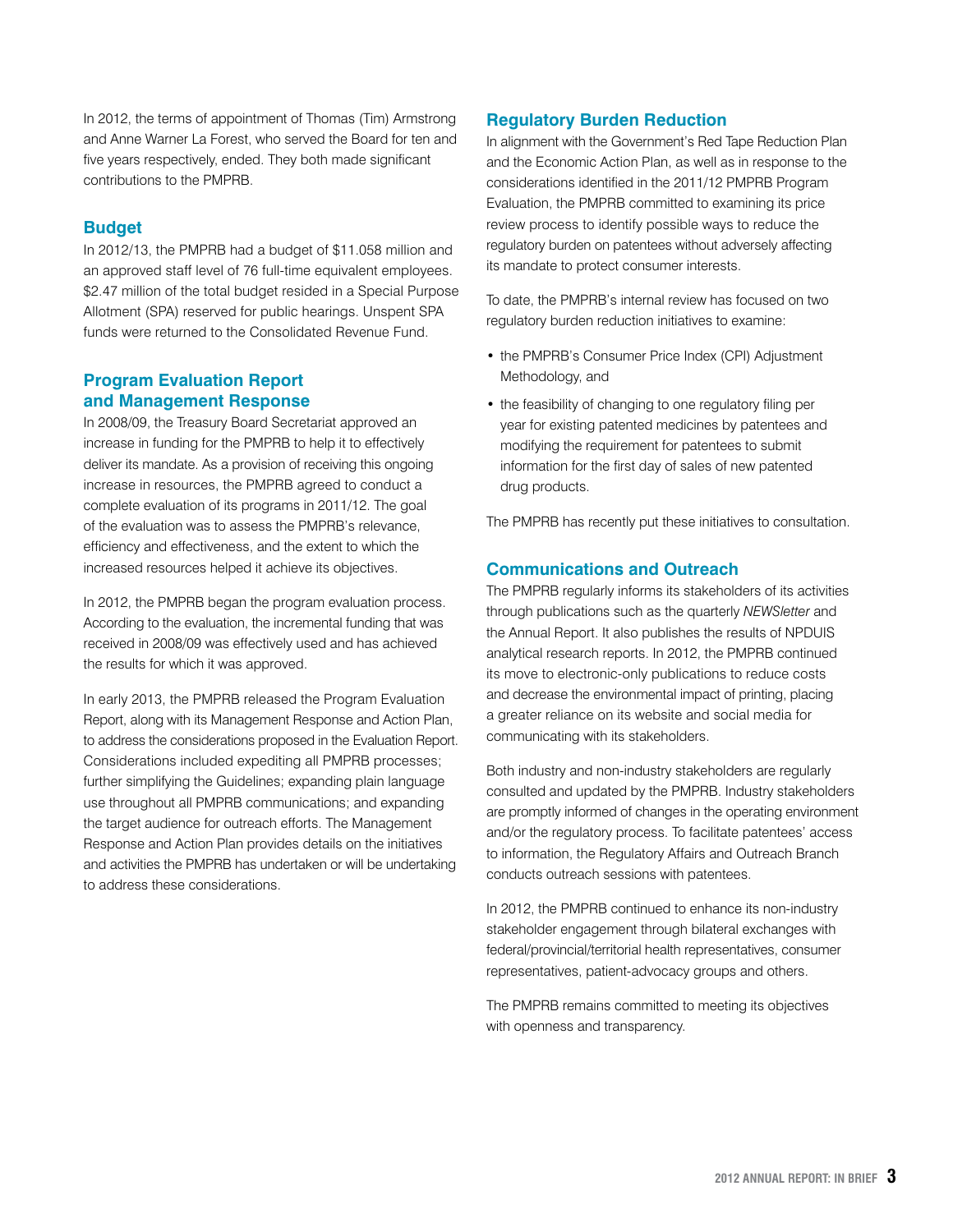## **Regulating the Prices of Patented Medicines**

The PMPRB is responsible for regulating the prices that patentees charge for patented drug products sold in Canada to ensure that they are not excessive.

Patentees are required by law to file information pertaining to the sale of their drug products in Canada. The *Patent Act* (Act) along with the *Patented Medicines Regulations* (Regulations) set out the filing requirements, and Board Staff reviews the pricing information on an ongoing basis. The price of a patented drug product is under the PMPRB's jurisdiction until the patent expires.

Although patentees are not required to obtain approval of the price prior to selling the patented drug product, they are required to ensure that the price is not excessive.

Board Staff reviews the prices of each strength of an individual dosage form of each patented medicine sold in Canada. There are several factors used for determining whether a drug product is excessively priced, as outlined in section 85 of the Act. The *Compendium of Policies, Guidelines and Procedures* (Guidelines) details the various price tests used by Board Staff to determine whether a price charged by a patentee falls within the maximum allowable price.

When it finds that the price of a patented drug product appears to exceed the Guidelines, and the circumstances meet the criteria for commencing an investigation, Board Staff will conduct an investigation. An investigation could result in one of the following:

- its closure where it is concluded that the price was within the Guidelines
- a Voluntary Compliance Undertaking (VCU) by the patentee to reduce the price of the patented drug product to a non-excessive level and offset excess revenues obtained as a result of excessive price through a payment and/or an additional price reduction, or the price reduction of another patented drug product
- a recommendation from Board Staff to the Chairperson to issue a Notice of Hearing to hold a public hearing into the price of a patented medicine

#### **Price Review of Patented Drug Products Reported to the PMPRB**

The total number of patented drug products for human use in 2012 was 1,328. The table below provides a breakdown in terms of new and existing patented drug products as well as a summary of the status of the price review.

#### **Patented Drug Products for Human Use Sold in 2012— Status of Price Review as of March 31, 2013**

*(Table 4 of the full Annual Report)*

|                                         | <b>New drug</b><br><b>products</b><br>introduced in<br>2012 | <b>Existing drug</b><br>products | <b>Total</b> |
|-----------------------------------------|-------------------------------------------------------------|----------------------------------|--------------|
| Total                                   | 82                                                          | 1,246                            | 1,328        |
| Within<br>Guidelines                    | 57                                                          | 1,033                            | 1,090        |
| Under<br>Review                         | 0                                                           | 7                                | 7            |
| Does<br>Not Trigger<br>Investigation    | 9                                                           | 130                              | 139          |
| Under<br>Investigation                  | 15                                                          | 44                               | 59           |
| Voluntary<br>Compliance<br>Undertakings | 1                                                           | 30                               | 31           |
| Price<br>Hearings                       | U                                                           | 2                                | 2            |

#### **Monitoring and Evaluating the Guidelines**

On January 1, 2010, the Board's new revised Guidelines came into force, providing direction to patentees and Board Staff on the application of factors set out in the *Patent Act* and the *Patented Medicines Regulations* to determine if the price of a patented drug product sold in Canada is excessive.

Since then, the PMPRB has been monitoring and evaluating the application and impact of the changes to the Guidelines on an ongoing basis to ensure that they remain relevant and effective. In June 2011, the PMPRB published the *Monitoring and Evaluation Plan for the Major Changes to the Guidelines*. The Board was presented with the second annual assessment under this Plan in December 2012, and a table summarizing the results was published in January 2013.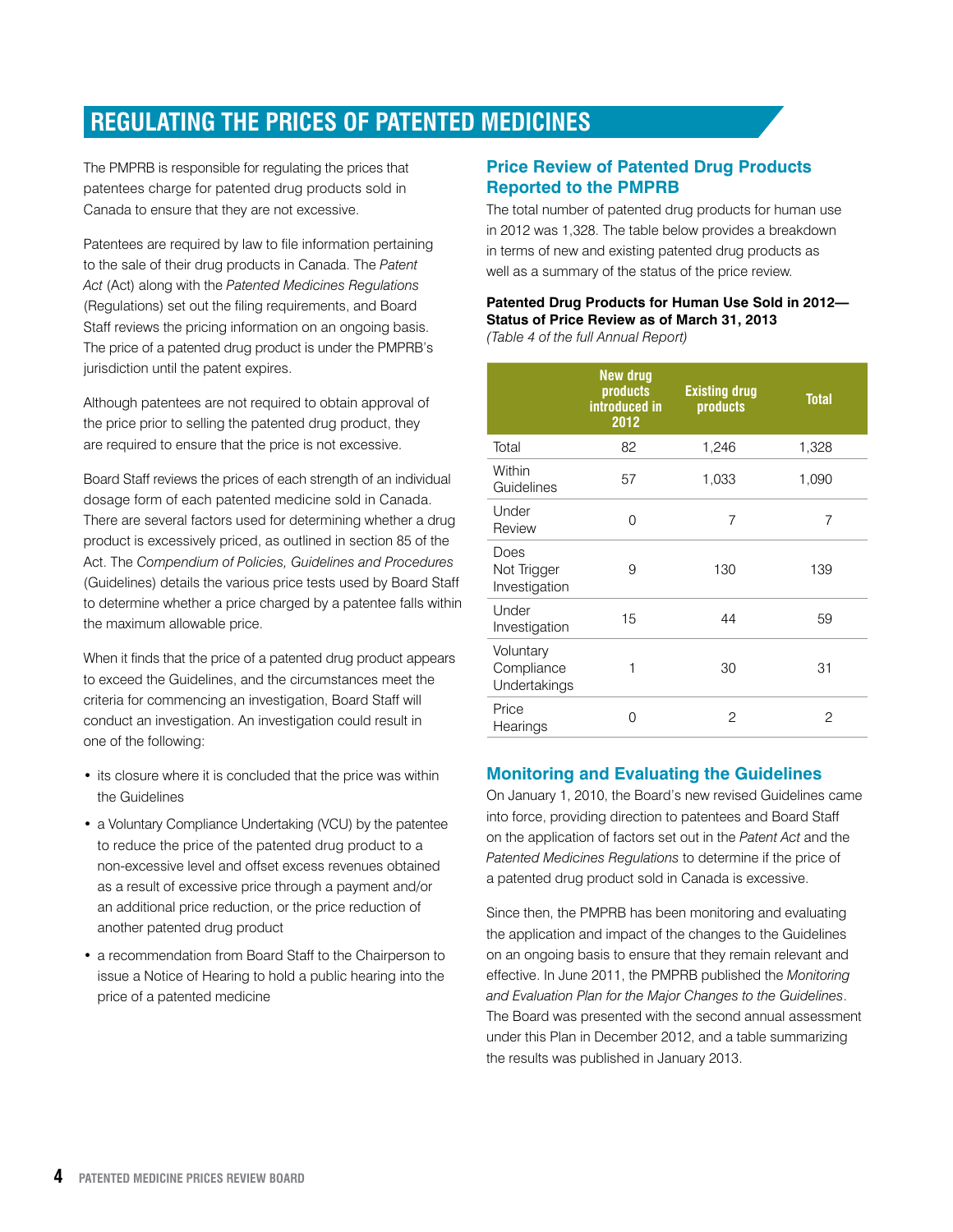A revised version of the Guidelines, reflecting all changes is released annually in June.

#### **Voluntary Compliance Undertakings and Hearings**

In 2012 and up to May 31, 2013, 15 VCUs were approved to reduce the price of patented drug products to a non-excessive level.

In addition to price reductions, excess revenues totaling \$39.8 million were offset by way of payments to the Government of Canada through VCUs and Board Orders in 2012 up to May 31, 2013.

The Board issued one Notice of Hearing in 2012, in the matter of Galderma Canada Inc. and the medicine Tactuo. The Hearing Panel accepted a Voluntary Compliance Undertaking and issued a Board Order in April 2013, concluding the matter.

In 2012, the Board issued decisions and/or orders effectively completing 3 three matters: Copaxone (redetermination) on price; Pentacel and Quadracel on remedy; and Sandoz

Canada Inc., on failure to file. Two matters remain before the Board: Apotex Inc. and Apo-Salvent CFC Free.

#### **Matters Before the Federal Court**

Three Board decisions are currently subject to judicial review by the Federal Court for the following: ratio-Salbutamol HFA, ratiopharm Inc. (now Teva Canada), and Sandoz Canada Inc. The ratiopharm matters are scheduled to be heard by the Court on November 4 to 6, 2013, while the Sandoz matter has not yet been scheduled.

The Federal Court heard the Copaxone Redetermination case on February 5, 2013. The Court released its decision on April 30, 2013, allowing the Teva application, quashing the Board's February 23, 2012, decision and returning the matter to a different hearing panel of the Board for redetermination.

Since 1993, a total of 93 VCUs have been approved and 26 public hearings have been initiated. Approximately \$146 million have been collected through VCUs and Board Orders by way of payments to the Government of Canada and/or to customers such as hospitals and clinics.

### **Key Pharmaceutical Trends**

#### **Trends in Sales of Patented Drug Products**

In 2012, sales of patented drug products declined to \$12.8 billion from \$12.9 billion in 2011, a decrease of 0.3%. By comparison, the annual growth in sales stood at 27.0% in 1999 and remained in double-digits until 2003.

Throughout the latter part of the 1990s, sales growth was largely driven by a succession of new "blockbuster" products that achieved very high sales volumes. Since that time, changes in the Canadian pharmaceutical environment, along with a reduction in the rate of introduction of new high-volume products, has resulted in decreased sales growth of patented drug products.

The decline in sales between 2011 and 2012 was the result of drug products going off-patent. The growth in new drugs along with increases in price and volume were not large enough to offset the negative effect of the exiting drugs (drugs whose patents expired and were no longer under the PMPRB's jurisdiction).

In 2003, patented drug products as a share of all drug sales was 72.7%. The share gradually declined to 56.0% in 2010, implying that sales of generic and non-patented branded drug products grew faster than sales of patented drug products. In the last two years, the share increased slightly to 58.6% in 2011 and 59.3% in 2012.

Drugs in the cardiovascular system and the blood and blood forming organs therapeutic classes accounted for the greatest decrease in sales, while those in the antineoplastic and immunomodulating agents class accounted for the greatest increase.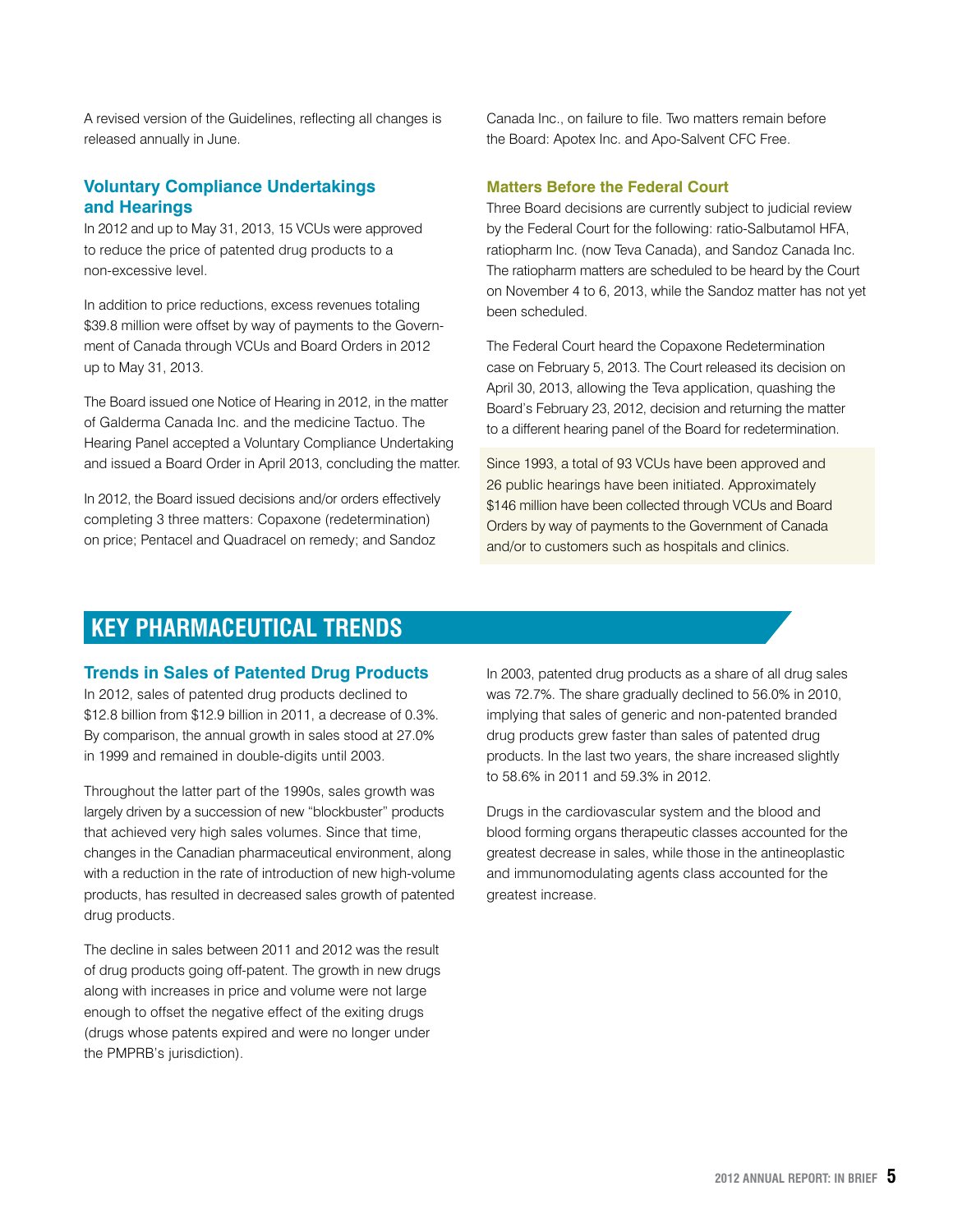

#### **Annual Rate of Change, Patented Medicines Price Index (PMPI) and Consumer Price Index (CPI), 1988–2012** *(Figure 4 of the full Annual Report)*

Sources: PMPRB; Statistics Canada

#### **Price Trends**

The PMPRB uses the Patented Medicines Price Index (PMPI) to monitor trends in prices of patented drug products sold in Canada. The PMPI measures the average year-over-year change in the ex-factory prices using a formula that takes a sales-weighted average of price changes observed at the level of individual products, similar to the approach used to calculate the Consumer Price Index (CPI). The PMPI has been consistently below the CPI.

As measured by the PMPI, prices of patented drug products increased slightly, on average, by 0.6% between 2011 and 2012. The CPI for the same period was 1.5%.

The average rates of price change by class of customer were obtained by applying the PMPI methodology separately to sales data for hospital, pharmacy and wholesale customers. The 2012 rates of price change for these classes were, respectively, -1.2%, -0.8% and 1.3%.

#### **International Comparisons**

The Act and Regulations require patentees to report publicly available ex-factory prices of their patented drug products for seven foreign comparator countries: France, Germany,

Italy, Sweden, Switzerland, the United Kingdom, and the United States. The PMPRB uses this information to conduct its international price comparison tests.

#### **Price Change by Country**

In 2012, the United States saw prices rise on average at a rate of 11.3%. The UK saw a much more modest average price increase of 0.8%, while Germany saw no change. Prices in France, Italy, Sweden and Switzerland declined (-5.0%, -1.7%, -4.9% and -4.8%, respectively).

#### **Price Level by Country**

On an annual basis, the PMPRB conducts bilateral and multilateral price comparisons for each of the seven comparator countries using market exchange rates for currency conversion.

As in previous years, in 2012, Canadian prices were typically within the range of prices observed among the comparator countries. Results indicate that Canadian prices were roughly in line with Swiss prices (1% higher). Prices in France, Italy, the UK and Sweden were appreciably lower than Canadian prices (24%, 20%, 20%, and 10%, respectively). Prices in Germany were somewhat higher (11%), while in the United States, prices were appreciably higher than in Canada (102%).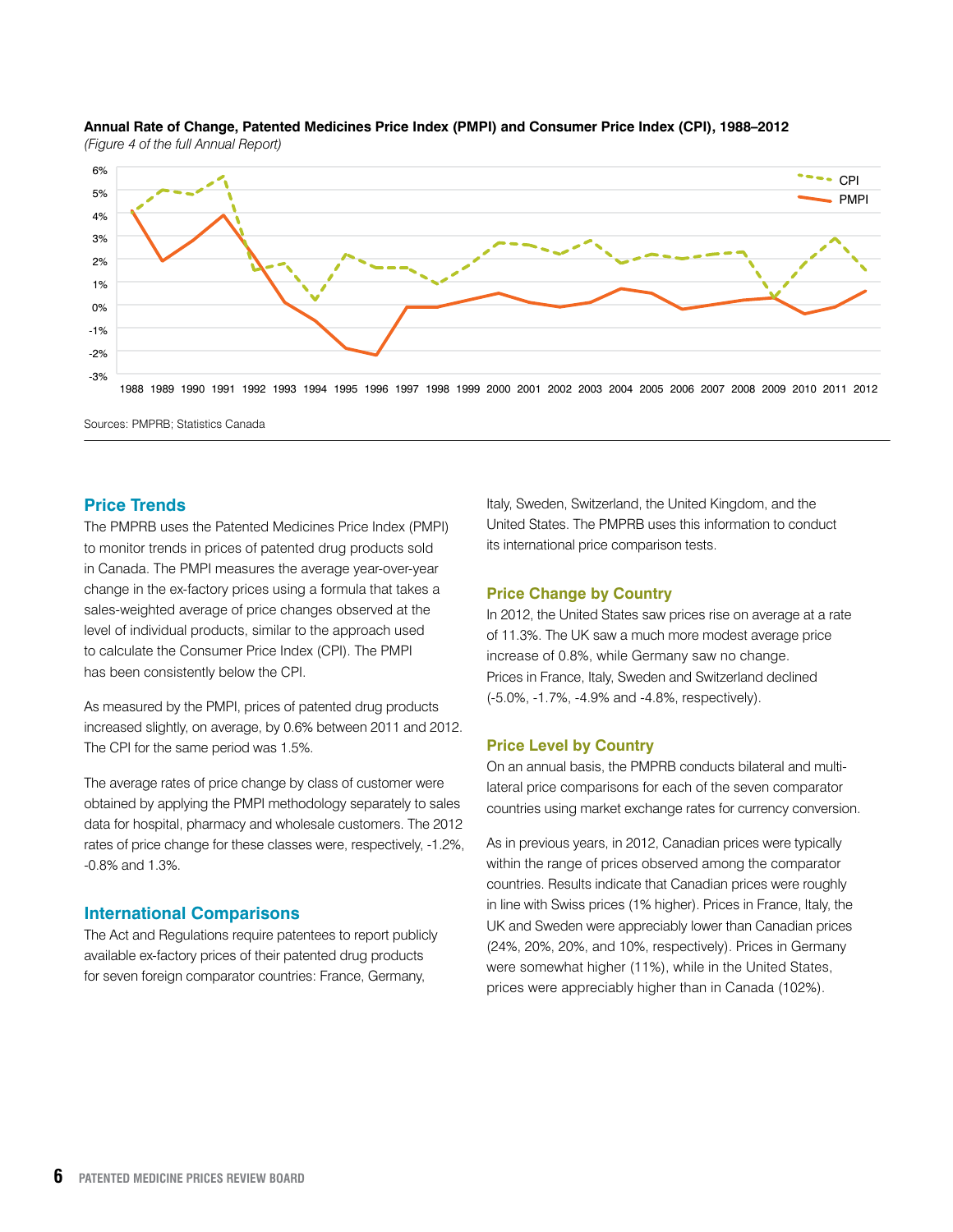#### **Average Foreign-to-Canadian Price Ratios: 2005, 2012**

*(Figure 9 of the full Annual Report)*

Source: PMPRB



The median international price (MIP), the median of prices observed among the seven comparator countries, is one of the measures used in multilateral price comparisons. The average MIP-to-Canadian price ratio stood at 1.07 in 2012. This indicates that the median price of patented dug products in the seven comparator countries was 7% higher than Canadian prices last year. Since 2006, the ratio has remained somewhat consistent, ranging between 1.07 and 1.03.

#### **Canadian Drug Expenditures in the Global Context**

Based on global sales data provided by MIDAS©, 2005−20121 , the Canadian market accounted for 2.6% of the global market in 2012. The Canadian share has remained between 2.4% and 2.7% from 2005 to 2012.

During that same time period, drug sales in Canada rose at an annual average rate of approximately 4.0%. Drug sales among the seven comparator countries rose at an annual average rate of 3.3% over the same period.

**Distribution of Drug Sales Among Major National Markets, 2012** *(Figure 13 of the full Annual Report)*



Source: MIDAS©, 2005–20121

<sup>1</sup> IMS Health Incorporated or its affiliates. All rights reserved.

Although based in part on data obtained under license from the MIDAS IMS database, the statements, findings, conclusions, views and opinions expressed in this Annual Report are exclusively those of the PMPRB and are not attributable to IMS AG.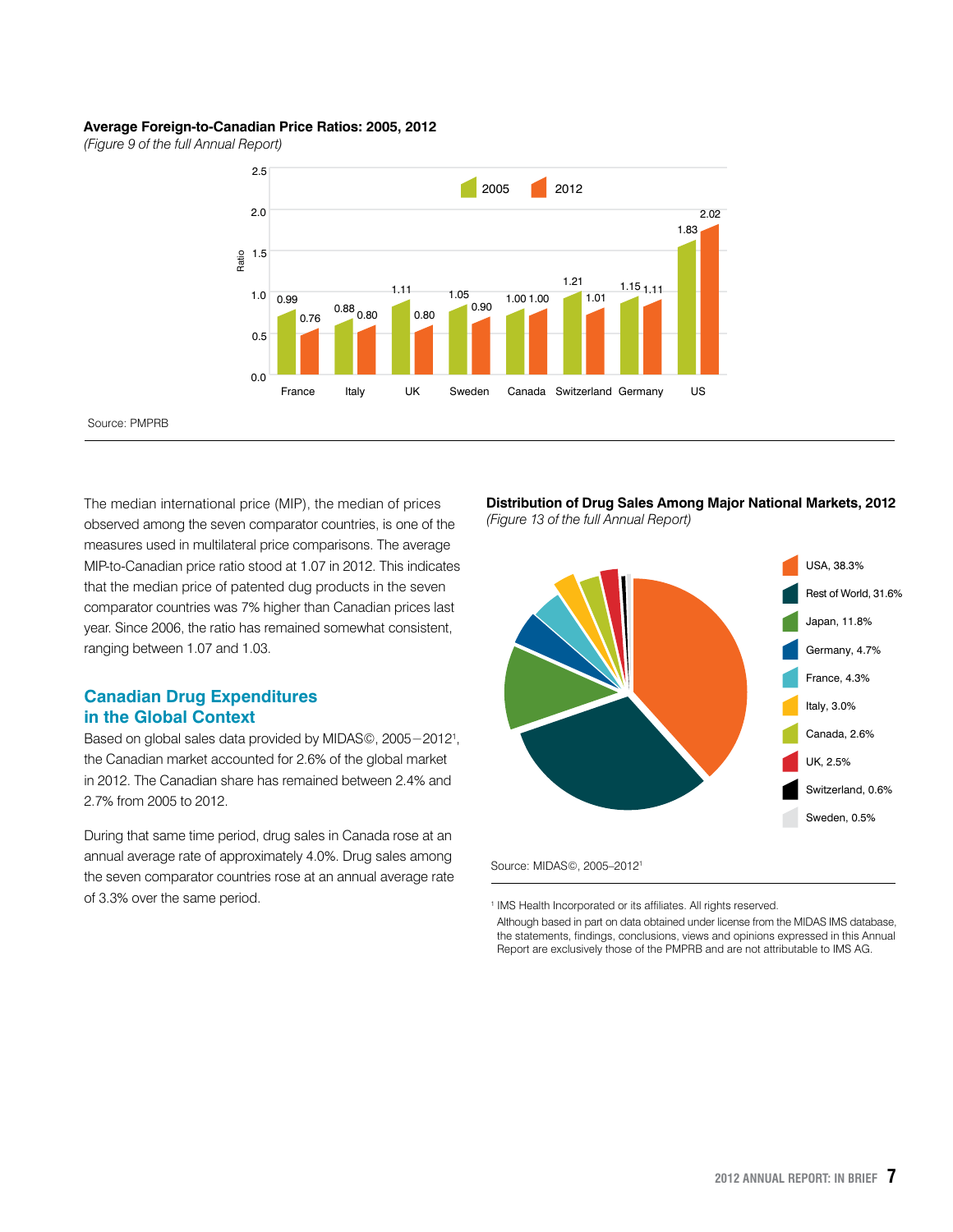## **R&D Expenditures**

Patentees reported total 2012 sales revenues of \$16.8 billion, a decrease of 5.8% from 2011. Sales revenues reported by Rx&D members were \$11.9 billion, accounting for 71.0% of the total.

Patentees reported R&D expenditures of \$894.8 million in 2012, a decrease of 9.8% over 2011. Rx&D members reported R&D expenditures of \$782.8 million in 2012, a decrease of 13.1% over last year. Rx&D members accounted for 87.5% of all reported R&D expenditures in 2012.

When the Act was amended in 1987, Rx&D members made a public commitment to increase their annual research and development expenditures to 10% of sales revenues by 1996. This level of R&D expenditure was obtained by 1993. However, since 2003, R&D-to-sales ratios for all patentees and for Rx&D members have been declining. In 2012, the ratio of R&D expenditures to sales revenues for all patentees was 5.3%, down from 5.6% in 2011. These values are close to figures last observed in 1988. The overall R&D-to-sales ratio has been

less than 10% for the past 12 consecutive years. The ratio for members of Rx&D was 6.6%, down from 6.7% in 2011. This is the lowest value recorded since a ratio of 6.5% was recorded in 1988, the first year the PMPRB began reporting on these figures. The Rx&D ratio has been less than 10% for the past 10 consecutive years.

Patentees reported spending \$114.6 million on basic research in 2012, representing 13.2% of current R&D expenditures and a decline of 30.5% over the previous year. Patentees reported spending \$520.9 million on applied research, representing 60.2% of current R&D expenditures. Clinical trials accounted for 69.4% of applied research expenditures.

Compared to the PMPRB's seven comparator countries, in 2010 Canada's R&D-to-sales ratio was second lowest at 6.9%, ahead of only Italy. Ratios in all other comparator countries were well above Canada's. On average, the R&D-to-sales ratio for all comparator countries was 22.5%.

#### **R&D-to-Sales Ratio, Pharmaceutical Patentees, 1988–2012**



*(Figure 18 of the full Annual Report)*

Source: PMPRB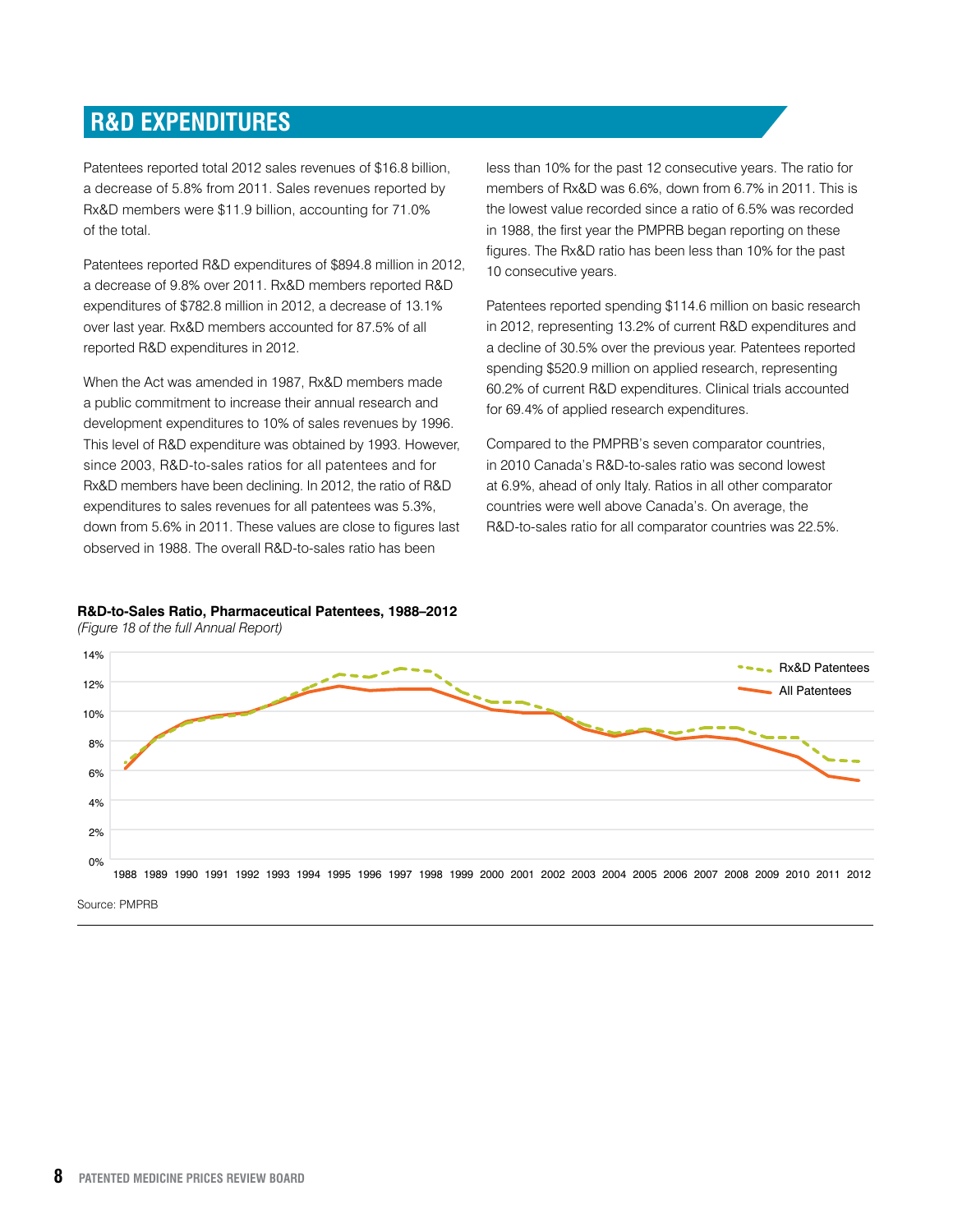#### **R&D-to-Sales Ratio, Canada and Comparator Countries**

*(Figure 20 of the full Annual Report)*



Source: PMPRB, European Federation of Pharmaceutical Industries and Associations (EFPIA):  *The Pharmaceutical Industry in Figures 2012, PhRMA 2012 profile*

There does not appear to be any correlation between drug product prices and R&D expenditures. For example, both the United Kingdom and France have significantly lower prices than Canada with much higher levels of R&D investment. Increasingly, the impact of the prices of medicines on companies' decisions on where to locate investment or conduct research is being questioned. Other factors such as where companies can find the best science base at reasonable cost, taxation incentives, flexible labour markets and economic stability are seen as being important.

## **National Prescription Drug Utilization Information System**

Through the National Prescription Drug Utilization Information System (NPDUIS), the PMPRB and the Canadian Institute for Health Information work with their federal/provincial/territorial government partners to provide critical analyses of price, utilization and cost trends. In 2012, the PMPRB worked closely with its partners to support drug plan policy decision making.

The latest NPDUIS reports released are the *New Drug Pipeline Monitor – Fourth Edition* and *The Use of Blood Glucose Test Strips in Select Public Drug Plans, 2008*.

#### **Access the PMPRB 2012 Annual Report and all our other publications at www.pmprb-cepmb.gc.ca**